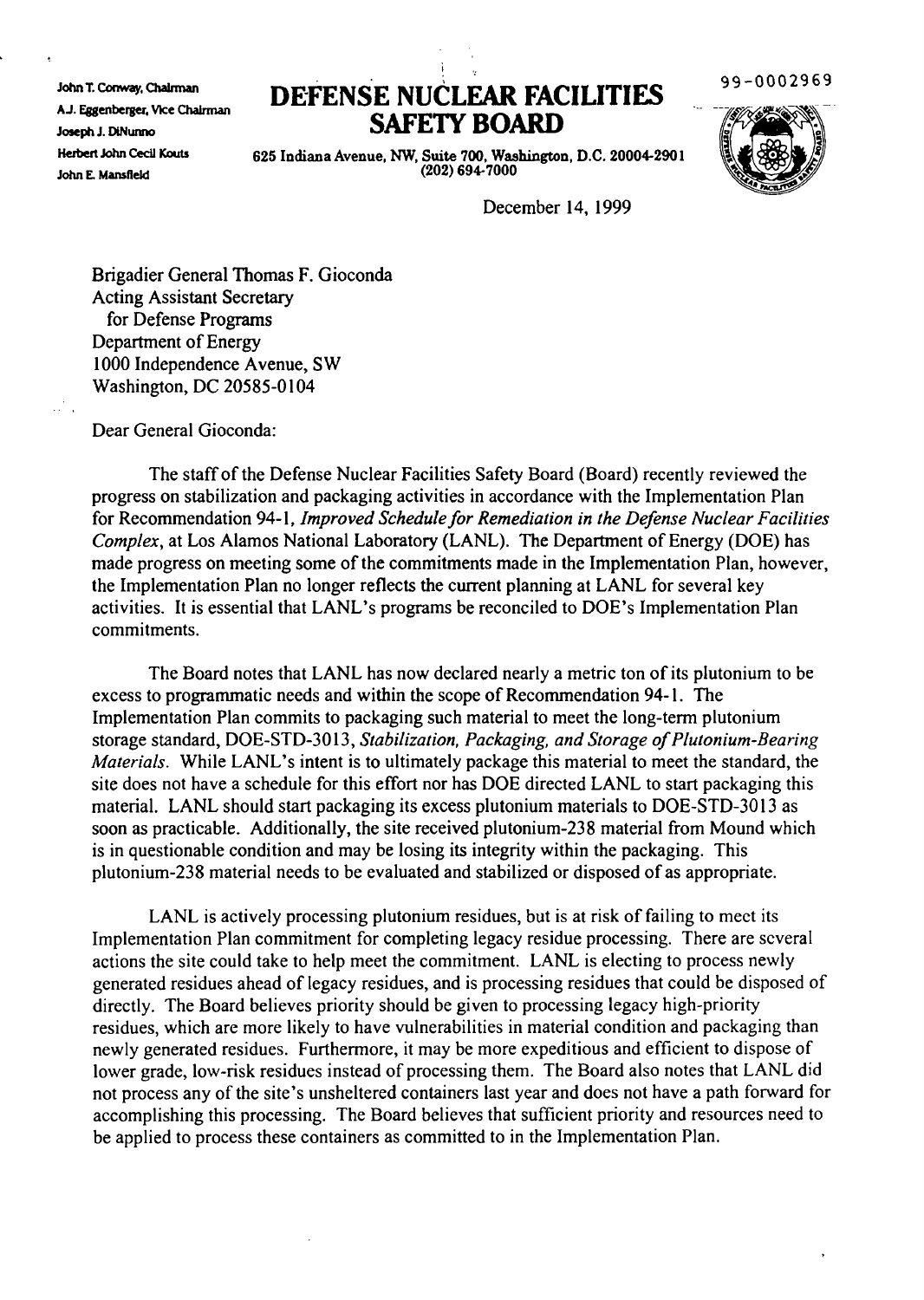Brigadier General Thomas F. Gioconda **Page 2** Page 2

 $\ddot{\phantom{1}}$ 

The enclosed staff report is forwarded for your information and use as appropriate. If you have comments or questions on this matter, please do not hesitate to contact me.

Sincerely,

John J. Low<br>John T. Conway<br>Chairman

c: The Honorable Carolyn L. Huntoon Mr. Mark B. Whitaker, Jr.

Enclosure

 $\bullet$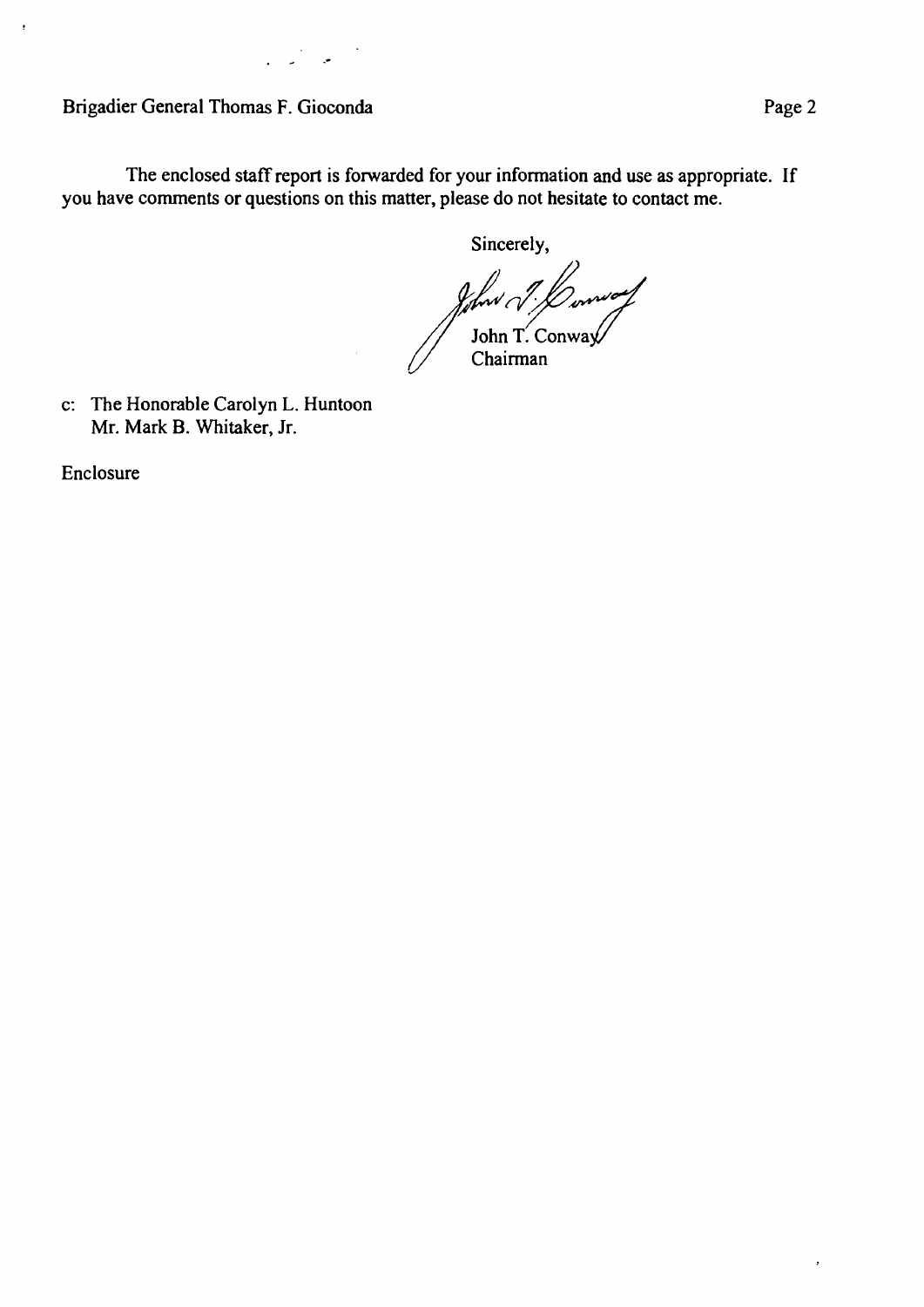## DEFENSE NUCLEAR FACILITIES SAFETY BOARD

.-

## Staff Issue Report

November 30, 1999

| <b>MEMORANDUM FOR:</b>          | G. W. Cunningham, Technical Director<br>J. K. Fortenberry, Deputy Technical Director             |
|---------------------------------|--------------------------------------------------------------------------------------------------|
| <b>COPIES:</b>                  | <b>Board Members</b>                                                                             |
| <b>FROM:</b><br>$\sim$ 10 $\mu$ | R. E. Kasdorf<br>the contract of the contract of the contract of the contract of the contract of |
| <b>SUBJECT:</b>                 | Review of Progress on Implementation of Recommendation 94-1<br>at Los Alamos National Laboratory |

This report documents an issue reviewed by the staff of the Defense Nuclear Facilities Safety Board (Board). Staff members R. E. Kasdorf and R. E. Tontodonato and outside expert 1. A. Leary assessed progress on stabilization and packaging activities in accordance with the Implementation Plan for the Board's Recommendation 94-1, *Improved Schedule for Remediation in the Defense Nuclear Facilities Complex,* at Los Alamos National Laboratory (LANL). The staff's major observations are summarized below.

Plutonium Metal and Oxide. Revision 1 of the Implementation Plan indicated that essentially all plutonium metal and oxide at LANL was needed for programmatic uses, and therefore was outside the scope of Recommendation 94-1. The Implementation Plan did note that any material declared as excess in the future would be stabilized and packaged for long-term safe storage, consistent with the recommendation. LANL has now declared nearly a metric ton of plutonium to be excess.

- All metal has been repackaged into sealed containers. Additionally, since 1998 oxides have been packaged into an upgraded configuration using a screw-lid container with a filtered vent. Pre-1998 oxides are typically stored in nested slip-lid cans and are being repackaged when accessed for other purposes.
- LANL now plans to package excess metal and oxide to meet DOE-STD-3013, *Stabilization, Packaging, and Storage ofPlutonium-Bearing Materials* However, there is no schedule for this effort. Contractor representatives indicated that the Department of Energy (DOE) had not directed them to start repackaging. The site is also reluctant to begin repackaging material before local issues associated with the seal welding of the outer STD-3013 container have been resolved. The staff believes LANL could proceed with stabilization and packaging into inner containers and, if necessary for temporary storage, place these containers into screw-lid containers until the weld issues have been resolved. .